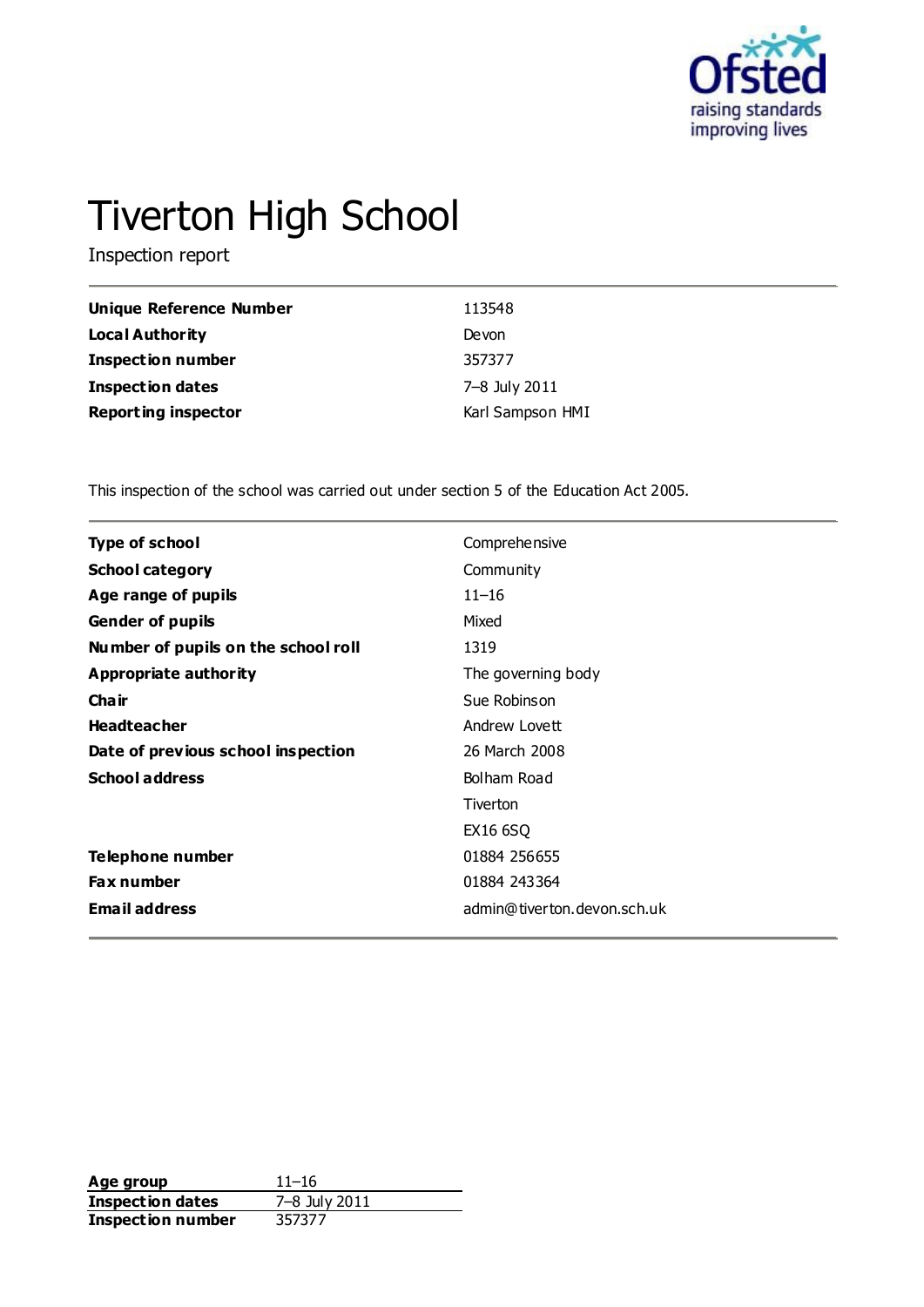The Office for Standards in Education, Children's Services and Skills (Ofsted) regulates and inspects to achieve excellence in the care of children and young people, and in education and skills for learners of all ages. It regulates and inspects childcare and children's social care, and inspects the Children and Family Court Advisory Support Service (Cafcass), schools, colleges, initial teacher training, work-based learning and skills training, adult and community learning, and education and training in prisons and other secure establishments. It assesses council children's services, and inspects services for looked after children, safeguarding and child protection.

Further copies of this report are obtainable from the school. Under the Education Act 2005, the school must provide a copy of this report free of charge to certain categories of people. A charge not exceeding the full cost of reproduction may be made for any other copies supplied.

If you would like a copy of this document in a different format, such as large print or Braille, please telephone 0300 123 4234, or email **[enquiries@ofsted.gov.uk](mailto:enquiries@ofsted.gov.uk)**.

You may copy all or parts of this document for non-commercial educational purposes, as long as you give details of the source and date of publication and do not alter the documentation in any way.

To receive regular email alerts about new publications, including survey reports and school inspection reports, please visit our website and go to 'Subscribe'.

Royal Exchange Buildings St Ann's Square Manchester M2 7LA T: 0300 123 4234 Textphone: 0161 618 8524 E: **[enquiries@ofsted.gov.uk](mailto:enquiries@ofsted.gov.uk)**

W: **[www.ofsted.gov.uk](http://www.ofsted.gov.uk/)**

© Crown copyright 2011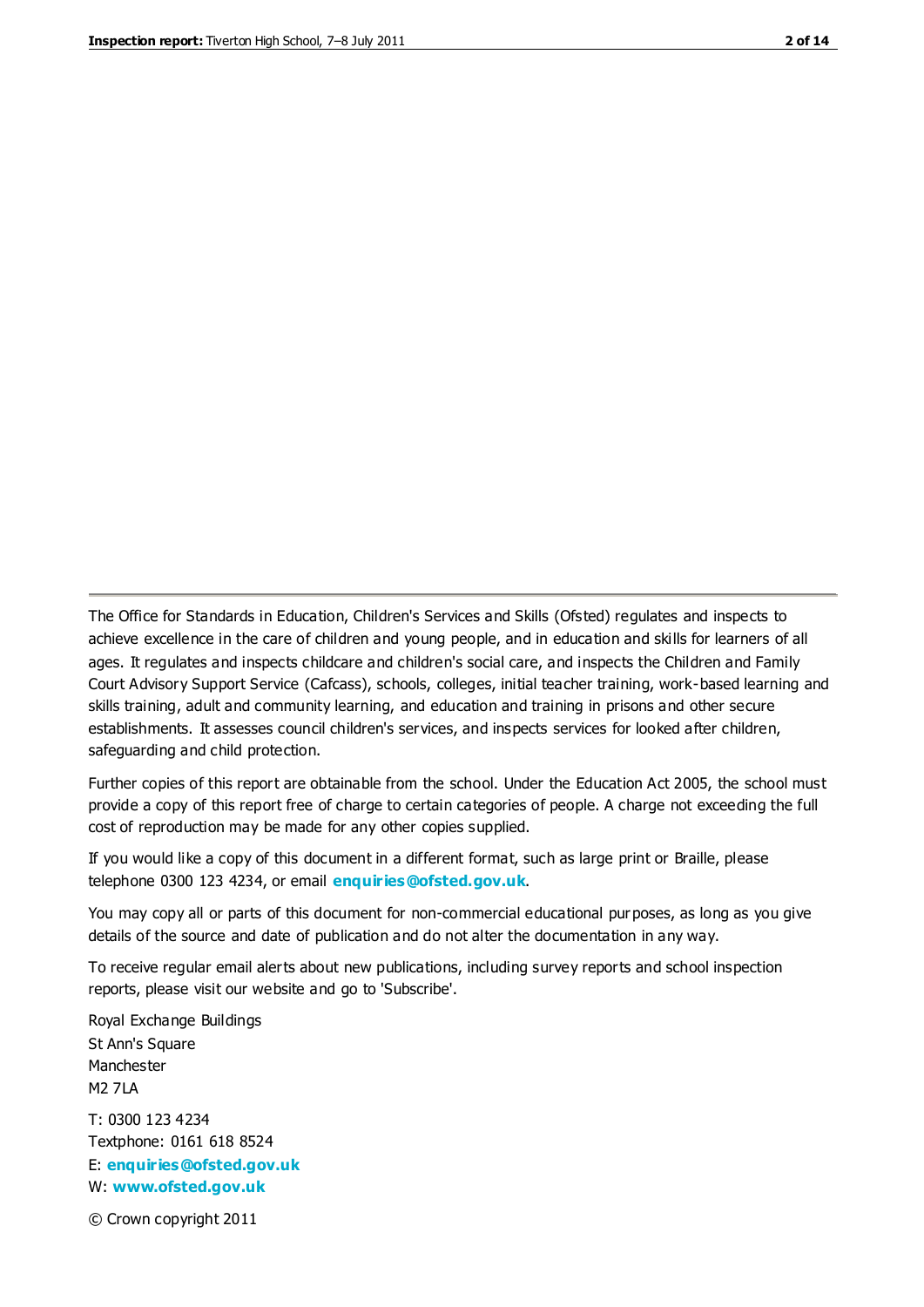# **Introduction**

This inspection was carried out by one of Her Majesty's Inspectors and four additional inspectors. Inspectors carried out observations of 35 part lessons taught by 38 teachers and saw parts of tutor time as well as a house assembly. Ten of the lessons were jointly observed by a member of the school's leadership team. One inspector undertook a learning walk which comprised a number of short visits to lessons to look at provision for students with special educational needs and/or disabilities and another learning walk focused on behaviour. Discussions were held with senior and middle leaders, staff, three members of the governing body and different groups of students. Inspectors observed the school's work and looked at the school's self-evaluation and planning documents, external evaluations of the school's work, policy documents and students' work. They analysed 388 questionnaires sent in by parents and carers, and those completed by a sample of students from each year group and 89 staff.

The inspection team reviewed many aspects of the school's work. It looked in detail at a number of key areas.

- $\blacksquare$  How well all students are achieving, particularly in English and mathematics.
- The extent to which teaching provides both support and challenge for all groups of students.
- The contribution to school improvement made by partnerships and the arts specialism.
- The accuracy and demonstrable impact of self-evaluation by leaders and managers at all levels in driving up outcomes for all groups of learners.

# **Information about the school**

Tiverton High School is larger than most comprehensive schools. Most students are of White British heritage and the vast majority speak English as their first language. The proportion of students known to be eligible for free school meals is slightly below the national average. The proportion with special educational needs and/or disabilities is above average; their needs include moderate learning difficulties, and there are also students with behavioural, emotional and social difficulties. The proportion of students who have a statement of special educational needs is in line with that found nationally. Specially resourced provision for special educational needs for up to eight students with autism was opened in 2010; places are currently occupied by five students. The school has held visual arts specialist status since 2003 and has achieved the Artsmark silver award. It also holds Healthy School Plus status.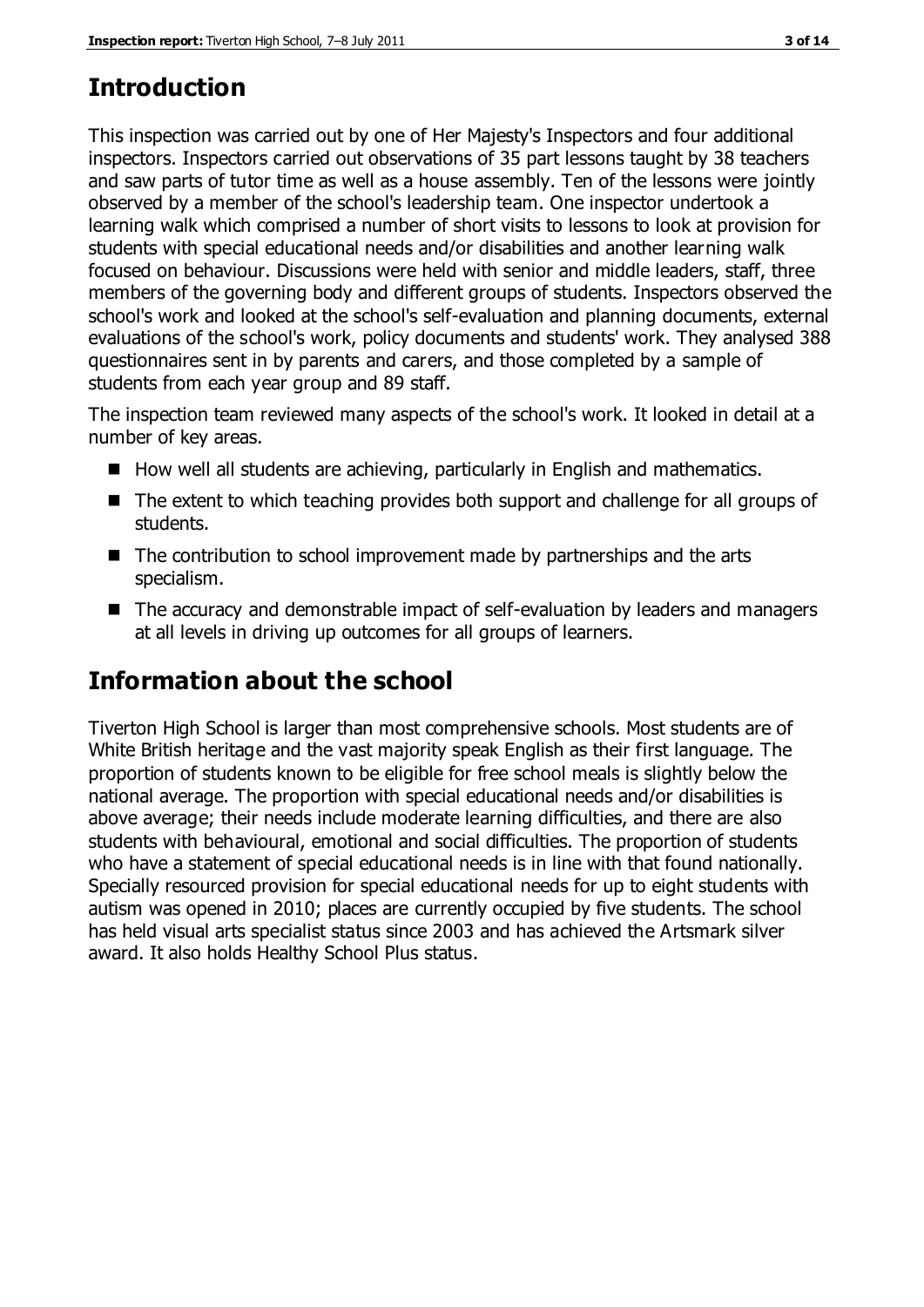# **Inspection judgements**

| Overall effectiveness: how good is the school?  |  |
|-------------------------------------------------|--|
| The school's capacity for sustained improvement |  |

## **Main findings**

Tiverton High School is a good school which has successfully established itself as a strong cohesive learning community that reflects well its values of cooperation, total inclusion and success for all. Under the leadership of a dynamic headteacher, the strong senior leadership team has demonstrated the drive, determination and passion required of leaders and managers in a successful school. The school provides an outstanding level of care, advice and guidance for groups of students and for individuals by working closely with a range of outside agencies, education and business partners. Consequently, it has successfully developed a flexible and responsive structure to provide for the wide range of students' needs. The school's art specialist status has been utilised effectively to drive forward the work in raising aspirations and securing achievement. Curriculum provision has been expanded and refined and, as a result, the needs of all students are being met more effectively. Consequently, there is a rising trend in attainment and overall, students make good progress. The school has continued to build upon the strengths identified in the previous inspection and its capacity to sustain this improvement is good because:

- $\blacksquare$  it is led well by a headteacher who has a commitment and passion to raise the aspirations of all students and achieve the highest quality outcomes for them
- $\blacksquare$  leadership across the school has been strengthened: school development planning and successful interventions to support learning are firmly based on the findings of accurate self-evaluation
- $\blacksquare$  there is a strong sense of teamwork and collaboration among staff, and a commitment to raising attainment and improving achievement for all.

Teaching is good overall and, at its best, enthuses and engages the students through a creative and imaginative approach. Expectations of students' capabilities have been raised through more stringent use of assessment data to set challenging targets and inform teachers' planning. The best lessons were characterised by learning activities specifically tailored to stretch and challenge all learners regardless of starting point. These lessons ensured good opportunities for students to influence and steer learning by developing ideas of their own, acting as partners in the learning process, or by learning independently of the teacher. Teachers use effective questioning to gauge students' understanding and, where necessary, reshape explanations and offer high-quality verbal and written guidance about steps for improvement. However, these skills are not yet apparent in all teaching.

Students say they feel safe in school, and the outstanding systems to support their welfare have an extremely positive effect on their personal development. The wide range and good quality of personalised and individual programmes enables students with special educational needs and/or disabilities in the main school, as well as those students in the school's specialist autism resource base, to make good progress academically and in their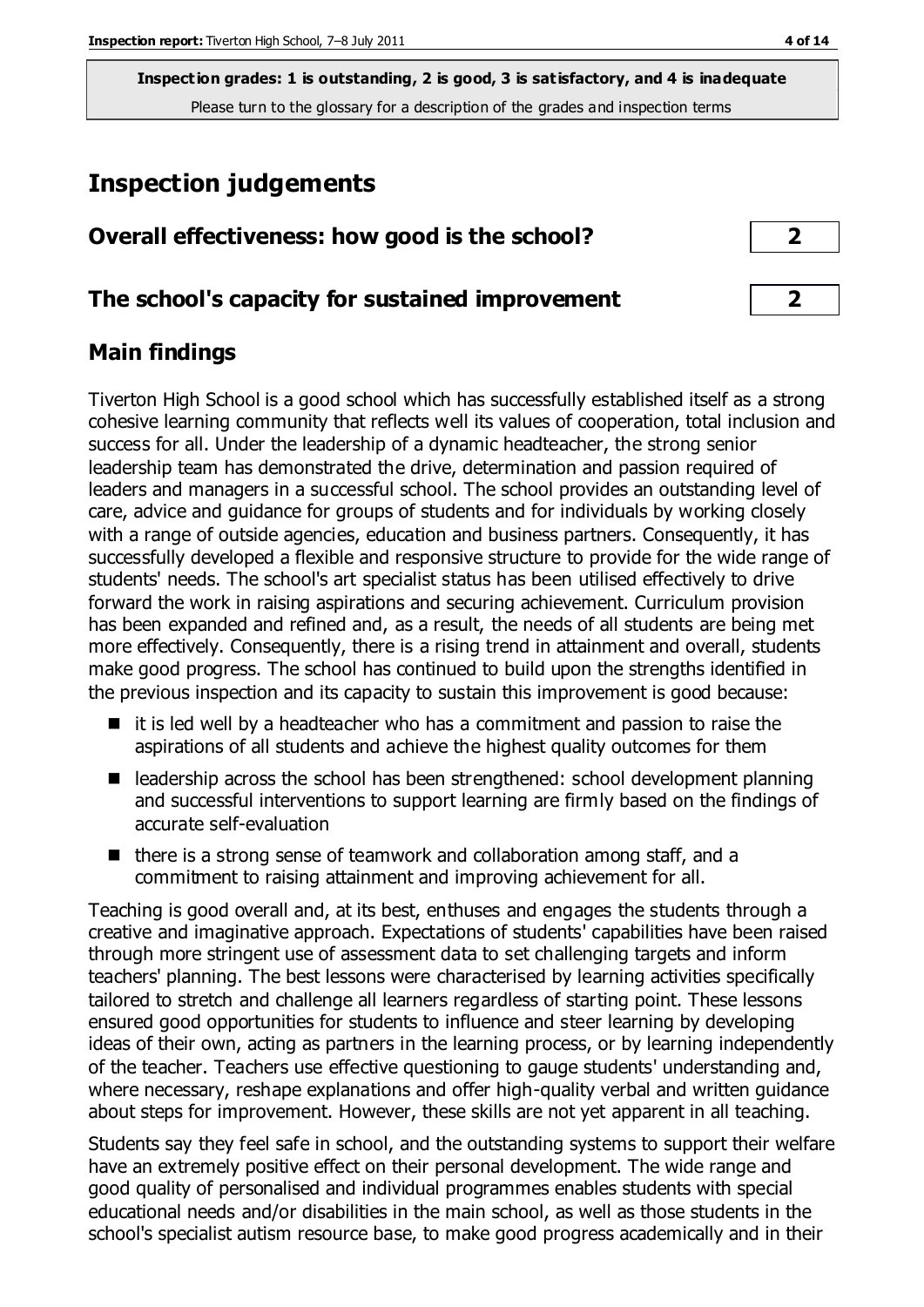personal development. Leadership and management are good in the resource base, as in the main school. The outstanding range of partnerships and the excellent opportunities arising from the school's specialist status enable students to make a good contribution to the school and wider community. Behaviour is good in and around the school; students are polite and courteous to each other and staff, and say that they enjoy their time at the school. This is illustrated by the sustained improvement in attendance and significant reduction in the number of students who are persistently absent.

## **What does the school need to do to improve further?**

- Improve teaching and learning so a higher proportion of lessons are good or outstanding by:
	- ensuring that systems for monitoring and supporting teaching and learning result in the very best practice being seen more consistently across the curriculum
	- $-$  ensuring that teachers use assessment information consistently well when planning lessons so that work is closely aligned to students' individual needs and provides high levels of challenge for all
	- $-$  extending the use of high-quality dialogue and probing questions in lessons to give students more opportunities to be creative, develop their ideas fully, deepen their thinking and take greater responsibility for their learning and progress
	- $-$  ensuring consistency in the use of day-to-day assessment so that all students know exactly what they need to do to improve their work through high-quality subject-specific verbal and written feedback.

## **Outcomes for individuals and groups of pupils 2**

In the large majority of lessons observed, students made good progress and achieved well. This is most evident when work is carefully planned to challenge and interest every student. When encouraged, they show they can be creative, they develop their ideas well and take good responsibility for managing their own learning. Historically, attainment has been low, reflecting low attainment on entry to the school. However, over the last three years, there has been strong and steady improvement because students are now making good progress, regardless of their background, starting points or special educational needs. GCSE examination results have improved and attainment is now broadly average. The standards seen in lessons and students' books result from early examination entry, and the school's latest analysis of current performance indicates that the school is on track to continue the strong upward trend in attainment. The school has been effective in the action it has taken to raise achievement in English and mathematics. As a result of improvements in the quality of teaching and learning, changes to the leadership and management structure, and a more-focused approach to intervention and the development of literacy skills, students have closed the gap towards what is attained nationally.

Students report that they feel safe, and most parents and carers agree. Students told inspectors that incidents of bullying are infrequent but, when bullying does occur, then it is dealt with speedily and effectively by staff. A minority of parents and carers who completed questionnaires, and some students, were concerned that lessons are sometimes disrupted but this was not reflected in the good behaviour observed in lessons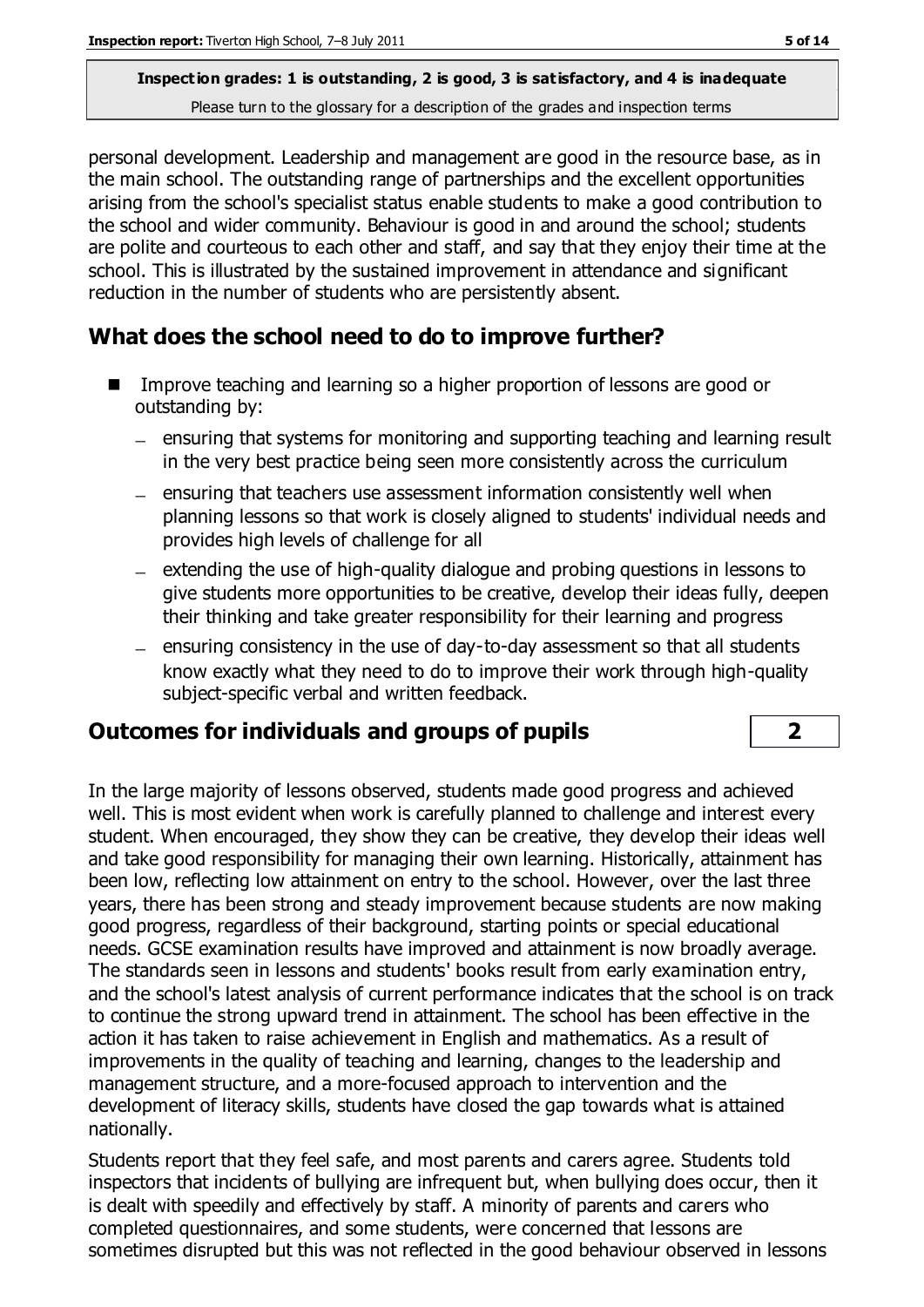by inspectors and around the school. In their interviews with inspectors, students reported that there is good behaviour over time and that teachers are usually effective in dealing with such issues. Where students' behaviour was less than good in lessons, it was clearly linked to learning activities that failed to sufficiently challenge learners and hold their interest.

Students are greatly engaged in their learning in specialist arts subjects, and achieve excellent academic results and personal skills that support them to take the next steps in their lives with confidence. Students say how much they value their school and local community, and demonstrate good engagement in a variety of ways. For example, through the work of the 'Ambassadors' team, school prefects, performing arts productions, charitable work and leadership of sports festivals for local primary schools.

| Pupils' achievement and the extent to which they enjoy their learning                                                     | $\overline{2}$          |
|---------------------------------------------------------------------------------------------------------------------------|-------------------------|
| Taking into account:<br>Pupils' attainment <sup>1</sup>                                                                   | 3                       |
| The quality of pupils' learning and their progress                                                                        | $\mathcal{P}$           |
| The quality of learning for pupils with special educational needs and/or disabilities<br>and their progress               | $\mathfrak{p}$          |
| The extent to which pupils feel safe                                                                                      | $\overline{2}$          |
| Pupils' behaviour                                                                                                         | $\overline{2}$          |
| The extent to which pupils adopt healthy lifestyles                                                                       | $\overline{2}$          |
| The extent to which pupils contribute to the school and wider community                                                   | $\overline{2}$          |
| The extent to which pupils develop workplace and other skills that will contribute to<br>their future economic well-being | $\overline{\mathbf{2}}$ |
| Taking into account:<br>Pupils' attendance <sup>1</sup>                                                                   | 3                       |
| The extent of pupils' spiritual, moral, social and cultural development                                                   | 2                       |

These are the grades for pupils' outcomes

<sup>1</sup> The grades for attainment and attendance are: 1 is high; 2 is above average; 3 is broadly average; and 4 is low

## **How effective is the provision?**

The way in which the school cares for and supports students is outstanding. Everyone is known as an individual and the excellent links to external agencies complement a coherent, integrated approach to ensure the well-being of all students, especially the most vulnerable. Clearly targeted support for individuals and groups of potentially vulnerable learners has resulted in improvements in attitudes, confidence, achievement and relationships for many of these students. Individual support and provision for students in the main school with special educational needs and/or disabilities and the small number of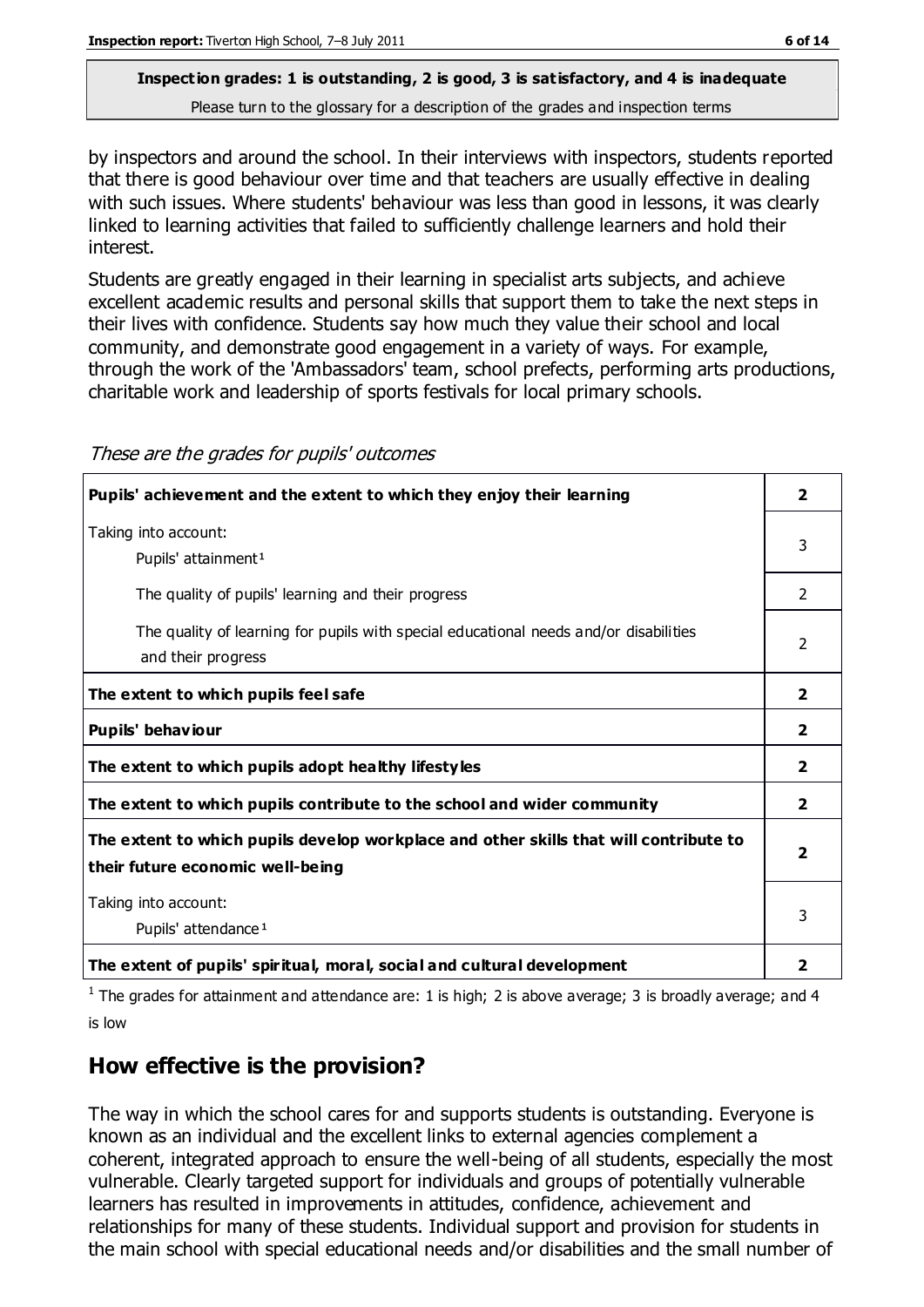autistic students are strong, thanks to the range and quality of personalised programmes available. For example, the programme to support literacy recovery is particularly successful as a result of the high-quality group and one-to-one provision. The school has developed a comprehensive and detailed system to set targets for students and to track their progress. The resulting information is used well to identify students who could achieve more, but not all teachers make full use of this information when they plan their lessons.

The curriculum is developing well and provides an appropriate level of flexibility and wide array of support and options to meet the needs of individuals. At Key Stage 3, specialist status is used well to support the development of greater cross-curricular work alongside the development of personal, learning and thinking skills. This is having a positive impact on students who have recently entered the school as well as enhancing their choices for the future. At Key Stage 4, specialist status and the school's partnership work with local providers have improved the breadth and balance of academic, vocational and applied learning opportunities available for students. This has enabled a much greater degree of personalisation for students when selecting courses and, as a result, their aspirations, achievement and enjoyment are improving. There is a wide range of well-attended extracurricular and enrichment activities on offer which give good support to aspects of students' personal development.

The large majority of lessons observed were good or better. The best lessons use assessment information precisely to plan creative activities that challenge all learners, awaken their curiosity and draw them into learning. Imaginative use is made of information and communication technology to develop understanding, and good work is being done to develop stronger literacy skills across the curriculum. Positive relationships are a notable feature in most classes and help to establish an excellent platform for learning.

Less-effective lessons, where progress is satisfactory, typically have the following characteristics:

- a broad match of work to ability but some slow-paced learning activities that are insufficiently challenging and do not always match the differing needs of all students
- over-long teacher explanations which inhibit opportunities for students to deepen their thinking and to drive learning forward
- questioning that is functional but rarely delves deep in order to check and develop students' understanding
- $\blacksquare$  interventions sometimes too readily made, which militates against students generating and exploring ideas of their own.

Marking and assessment vary in quality. They are at their best where teachers provide precise subject-specific guidance so that students have a good understanding of how well they are doing and how they can improve. For example, an outstanding English lesson engaged students in a dialogue about assessment and empowered students to articulate the key features required to achieve the highest- quality written responses. However, this practice is not consistent across subjects. In too many cases, guidance is of limited value, providing general comments that do not enable the student to respond to and/or reshape their learning.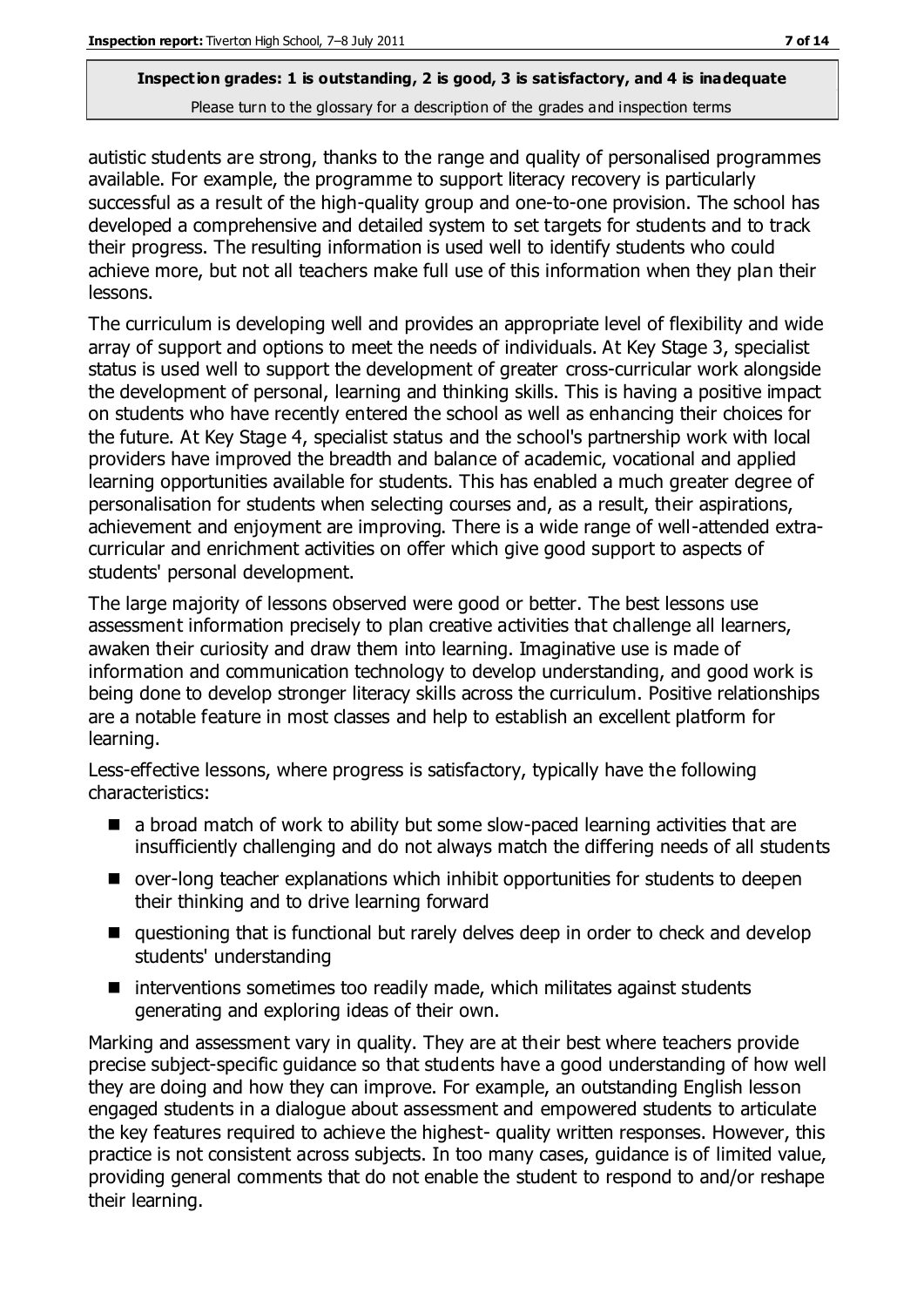**Inspection grades: 1 is outstanding, 2 is good, 3 is satisfactory, and 4 is inadequate**

Please turn to the glossary for a description of the grades and inspection terms

These are the grades for the quality of provision

| The quality of teaching                                                                                    |  |
|------------------------------------------------------------------------------------------------------------|--|
| Taking into account:<br>The use of assessment to support learning                                          |  |
| The extent to which the curriculum meets pupils' needs, including, where relevant,<br>through partnerships |  |
| The effectiveness of care, guidance and support                                                            |  |

#### **How effective are leadership and management?**

The headteacher inspires a strong belief in the school's success, and the fulfilment of every pupil's potential is central to its ethos. Teamwork and collegiality are evident throughout the school, and the headteacher's vision is shared and implemented by staff at all levels, governors and students. Leadership across the school has been strengthened. Senior leaders form a strong team and provide good support to middle leaders in order to sharpen improvement planning in the light of information gained from regular monitoring and evaluation. Consequently, expectations of students' capabilities have been raised and the quality of middle leadership is developing well. School leaders recognise that monitoring and evaluation are not yet sufficiently refined to ensure that the very best practice is seen across all curriculum areas.

The school's commitment to equality of opportunity is exemplified by its work to successfully raise attainment and achievement. Challenging targets are now being met regularly and a more sophisticated tracking system is being used effectively to secure and accelerate students' progress. The governing body plays an effective role in the school's development. It holds the school to account, has a good understanding of its strengths and weaknesses, and ensures that it provides good value for money. Governors' confidence and expertise in evaluating the performance of the school in relation to national expectations are growing. Safeguarding arrangements are good. The school takes the protection of its students very seriously; effective procedures and well-established training are in place to keep students safe. The school's contribution to community cohesion is good. Its strengths are in the well-established international links and how it uses specialist status and strong partnerships with primary and further education providers to engage with and support the needs of its immediate community. Students' understanding of life in other communities across Britain is not as well developed.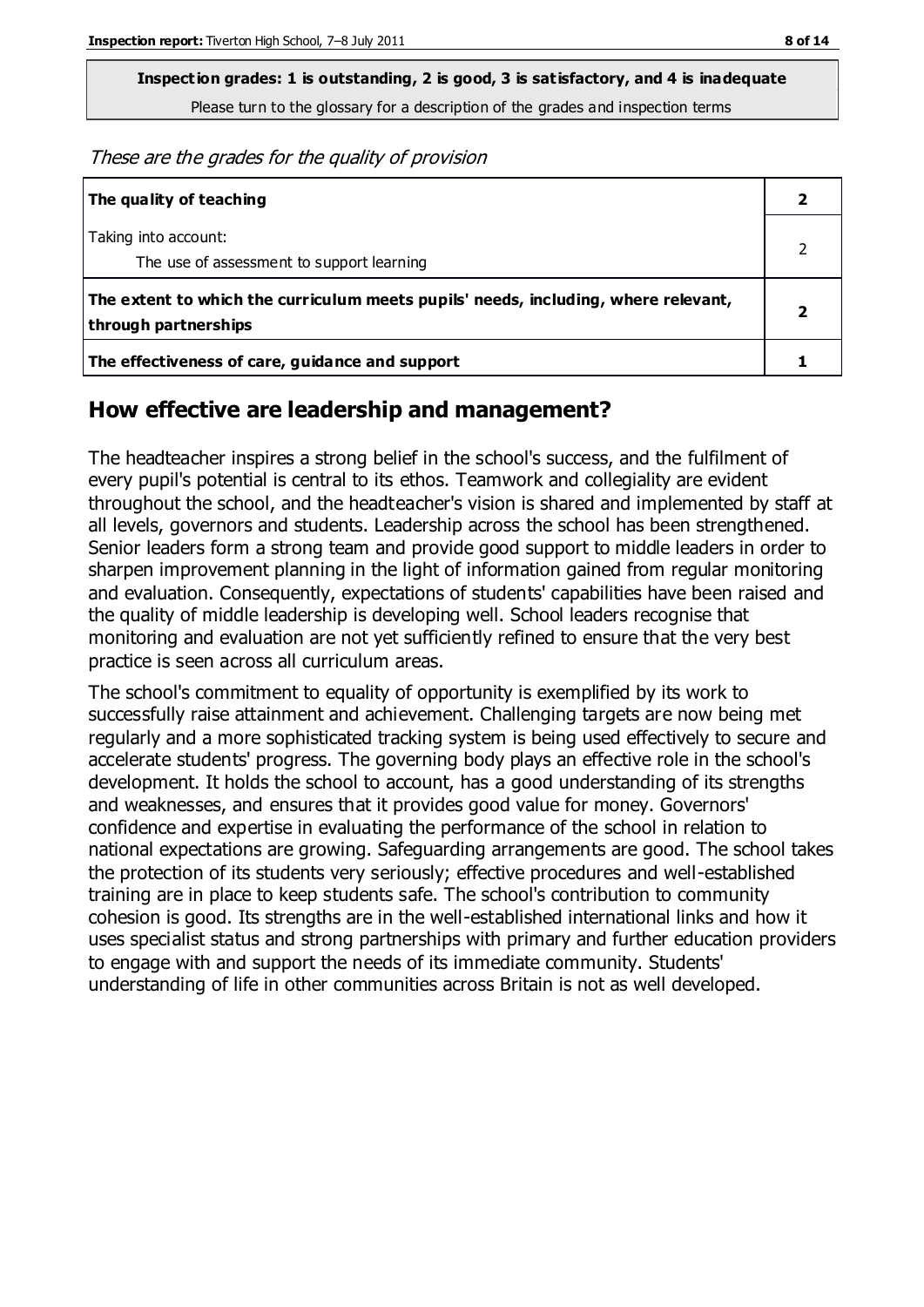**Inspection grades: 1 is outstanding, 2 is good, 3 is satisfactory, and 4 is inadequate**

Please turn to the glossary for a description of the grades and inspection terms

These are the grades for leadership and management

| The effectiveness of leadership and management in embedding ambition and driving<br>improvement                                                                  |                         |
|------------------------------------------------------------------------------------------------------------------------------------------------------------------|-------------------------|
| Taking into account:<br>The leadership and management of teaching and learning                                                                                   | 2                       |
| The effectiveness of the governing body in challenging and supporting the<br>school so that weaknesses are tackled decisively and statutory responsibilities met | $\overline{\mathbf{2}}$ |
| The effectiveness of the school's engagement with parents and carers                                                                                             | $\overline{2}$          |
| The effectiveness of partnerships in promoting learning and well-being                                                                                           | 1                       |
| The effectiveness with which the school promotes equality of opportunity and tackles<br>discrimination                                                           | $\overline{\mathbf{2}}$ |
| The effectiveness of safeguarding procedures                                                                                                                     | 2                       |
| The effectiveness with which the school promotes community cohesion                                                                                              | $\overline{2}$          |
| The effectiveness with which the school deploys resources to achieve value for money                                                                             | 2                       |

#### **Views of parents and carers**

A higher-than-average percentage of parents and carers responded to the Ofsted questionnaire. The very large majority were overwhelmingly positive about most aspects of the school's work. A small minority of parents and carers who responded raised concerns about behaviour in some lessons or the effectiveness with which the school enables them to support their child's learning. The inspection team judged that behaviour was good in and around the school during this inspection, thanks to the quality of provision and procedures that are in place. They also judged that the school works extremely hard to communicate information about students' progress and provides regular opportunities for parents and carers to discuss teaching and learning. Inspectors recognise that any lapse in communication is a concern for those involved but consider that the school works hard to support parents and carers, keep them informed and act upon their views. Most parents and carers who responded are happy with their child's experience and enjoyment at the school, and believe that it is led and managed very effectively.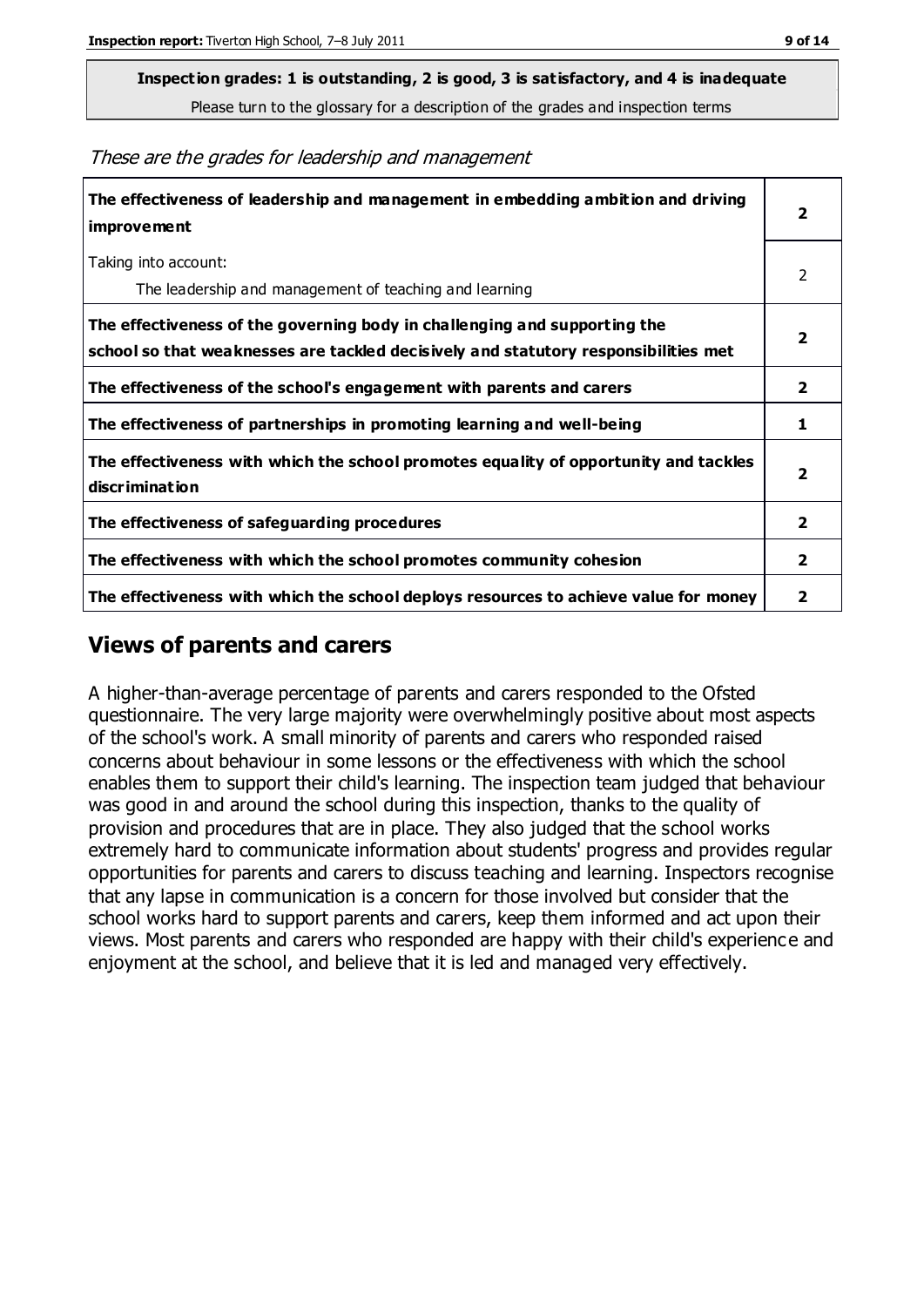#### **Responses from parents and carers to Ofsted's questionnaire**

Ofsted invited all the registered parents and carers of pupils registered at Tiverton High School to complete a questionnaire about their views of the school.

In the questionnaire, parents and carers were asked to record how strongly they agreed with 13 statements about the school.

The inspection team received 388 completed questionnaires by the end of the on-site inspection. In total, there are 1319 pupils registered at the school.

| <b>Statements</b>                                                                                                                                                                                                                                       | <b>Strongly</b><br>agree |               | <b>Agree</b> |               |              | <b>Disagree</b> |                | <b>Strongly</b><br>disagree |  |
|---------------------------------------------------------------------------------------------------------------------------------------------------------------------------------------------------------------------------------------------------------|--------------------------|---------------|--------------|---------------|--------------|-----------------|----------------|-----------------------------|--|
|                                                                                                                                                                                                                                                         | <b>Total</b>             | $\frac{1}{2}$ | <b>Total</b> | $\frac{0}{0}$ | <b>Total</b> | $\frac{1}{2}$   | <b>Total</b>   | $\frac{0}{0}$               |  |
| My child enjoys school                                                                                                                                                                                                                                  | 90                       | 23            | 259          | 67            | 33           | 9               | $\overline{4}$ | $\mathbf{1}$                |  |
| The school keeps my child<br>safe                                                                                                                                                                                                                       | 88                       | 23            | 264          | 68            | 24           | 6               | 3              | $\mathbf{1}$                |  |
| My school informs me about<br>my child's progress                                                                                                                                                                                                       | 126                      | 32            | 220          | 57            | 34           | 9               | 4              | $\mathbf{1}$                |  |
| My child is making enough<br>progress at this school                                                                                                                                                                                                    | 130                      | 34            | 218          | 56            | 34           | 9               | 3              | $\mathbf{1}$                |  |
| The teaching is good at this<br>school                                                                                                                                                                                                                  | 91                       | 23            | 258          | 66            | 21           | 5               | 3              | $\mathbf{1}$                |  |
| The school helps me to<br>support my child's learning                                                                                                                                                                                                   | 74                       | 19            | 227          | 59            | 67           | 17              | 6              | $\overline{2}$              |  |
| The school helps my child to<br>have a healthy lifestyle                                                                                                                                                                                                | 58                       | 15            | 241          | 62            | 67           | 17              | 10             | $\overline{3}$              |  |
| The school makes sure that<br>my child is well prepared for<br>the future (for example<br>changing year group,<br>changing school, and for<br>children who are finishing<br>school, entering further or<br>higher education, or entering<br>employment) | 121                      | 31            | 224          | 58            | 28           | 7               | 3              | $\mathbf{1}$                |  |
| The school meets my child's<br>particular needs                                                                                                                                                                                                         | 87                       | 22            | 249          | 64            | 34           | 9               | 8              | $\overline{2}$              |  |
| The school deals effectively<br>with unacceptable behaviour                                                                                                                                                                                             | 68                       | 18            | 215          | 55            | 67           | 17              | 18             | 5                           |  |
| The school takes account of<br>my suggestions and concerns                                                                                                                                                                                              | 65                       | 17            | 233          | 60            | 37           | $10\,$          | 12             | 3                           |  |
| The school is led and<br>managed effectively                                                                                                                                                                                                            | 142                      | 37            | 206          | 53            | 20           | 5               | $\overline{4}$ | $\mathbf{1}$                |  |
| Overall, I am happy with my<br>child's experience at this<br>school                                                                                                                                                                                     | 131                      | 34            | 206          | 53            | 33           | 9               | 7              | $\overline{2}$              |  |

The table above summarises the responses that parents and carers made to each statement. The percentages indicate the proportion of parents and carers giving that response out of the total number of completed questionnaires. Where one or more parents and carers chose not to answer a particular question, the percentages will not add up to 100%.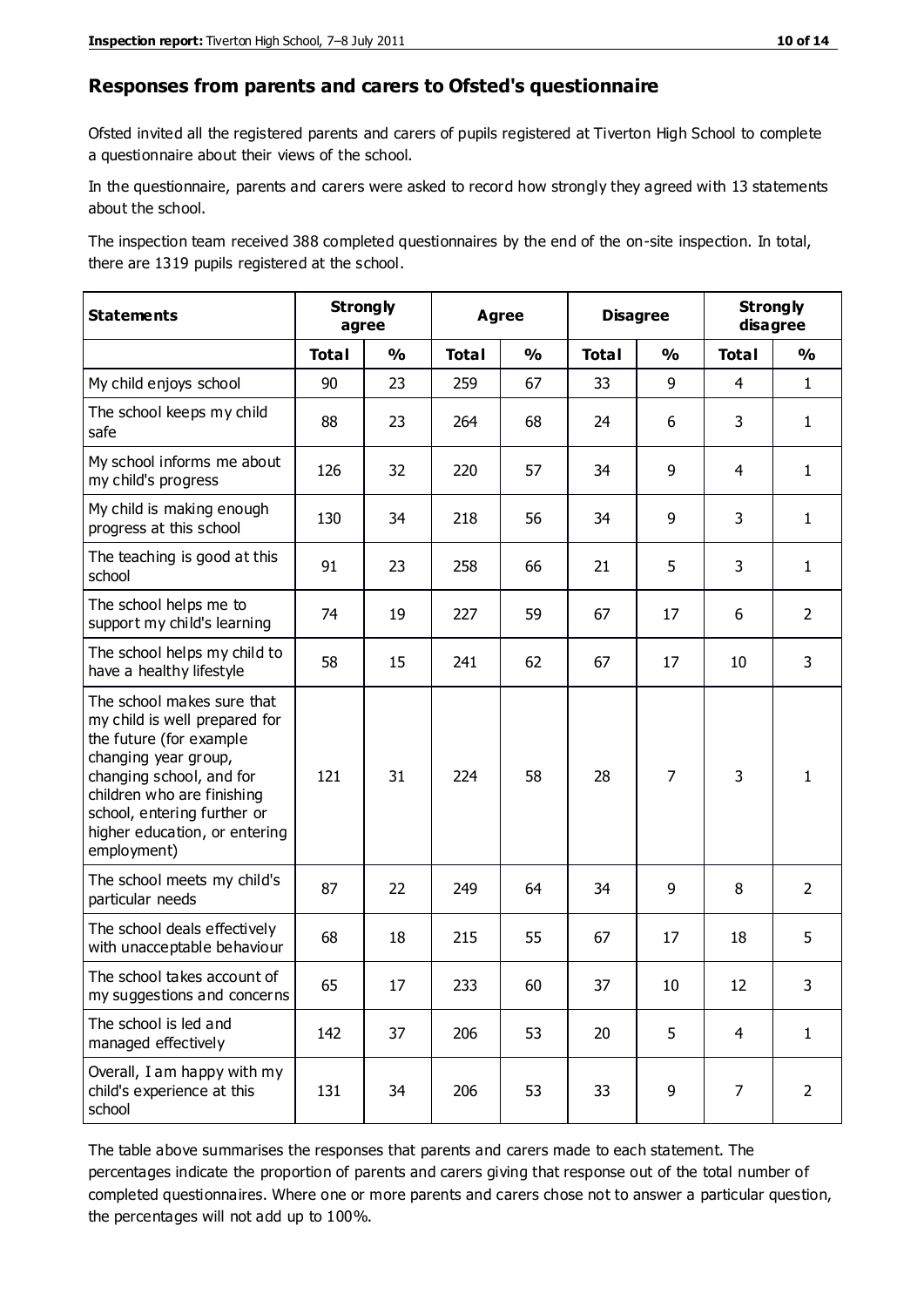# **Glossary**

| Grade   | <b>Judgement</b> | <b>Description</b>                                                                                                                                                                                                            |
|---------|------------------|-------------------------------------------------------------------------------------------------------------------------------------------------------------------------------------------------------------------------------|
| Grade 1 | Outstanding      | These features are highly effective. An outstanding school<br>provides exceptionally well for all its pupils' needs.                                                                                                          |
| Grade 2 | Good             | These are very positive features of a school. A school that<br>is good is serving its pupils well.                                                                                                                            |
| Grade 3 | Satisfactory     | These features are of reasonable quality. A satisfactory<br>school is providing adequately for its pupils.                                                                                                                    |
| Grade 4 | Inadequate       | These features are not of an acceptable standard. An<br>inadequate school needs to make significant improvement<br>in order to meet the needs of its pupils. Ofsted inspectors<br>will make further visits until it improves. |

#### **What inspection judgements mean**

#### **Overall effectiveness of schools**

|                       | Overall effectiveness judgement (percentage of schools) |      |                     |                   |
|-----------------------|---------------------------------------------------------|------|---------------------|-------------------|
| <b>Type of school</b> | <b>Outstanding</b>                                      | Good | <b>Satisfactory</b> | <b>Inadequate</b> |
| Nursery schools       | 46                                                      | 48   | 6                   |                   |
| Primary schools       | 6                                                       | 47   | 40                  | 7                 |
| Secondary schools     | 12                                                      | 39   | 38                  | 11                |
| Sixth forms           | 13                                                      | 42   | 41                  | 3                 |
| Special schools       | 28                                                      | 49   | 19                  | 4                 |
| Pupil referral units  | 14                                                      | 45   | 31                  | 10                |
| All schools           | 10                                                      | 46   | 37                  |                   |

New school inspection arrangements were introduced on 1 September 2009. This means that inspectors now make some additional judgements that were not made previously.

The data in the table above are for the period 1 September 2010 to 31 December 2010 and are consistent with the latest published official statistics about maintained school inspection outcomes (see **[www.ofsted.gov.uk](http://www.ofsted.gov.uk/)**).

The sample of schools inspected during 2010/11 was not representative of all schools nationally, as weaker schools are inspected more frequently than good or outstanding schools.

Percentages are rounded and do not always add exactly to 100.

Sixth form figures reflect the judgements made for the overall effectiveness of the sixth form in secondary schools, special schools and pupil referral units.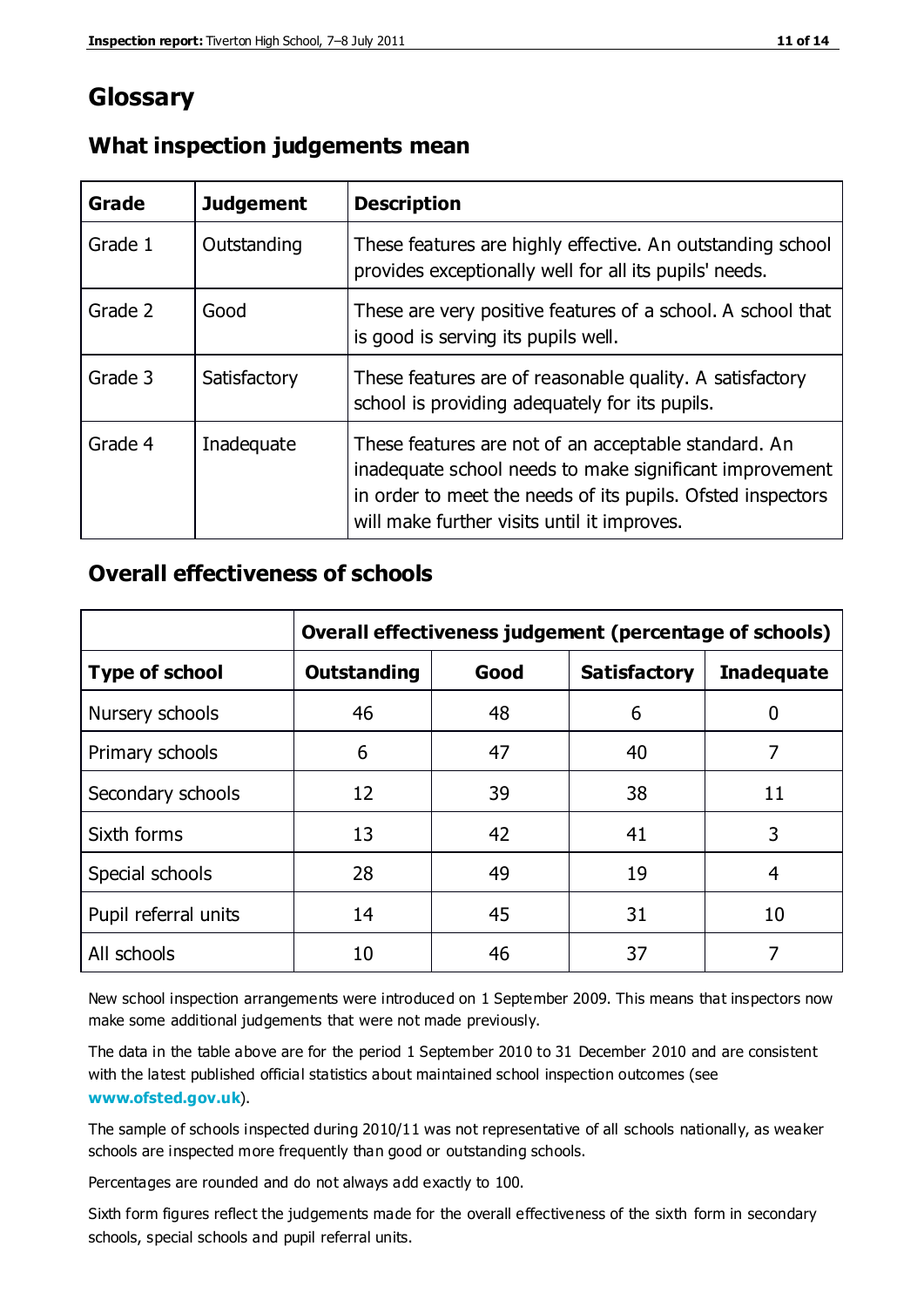# **Common terminology used by inspectors**

| Achievement:               | the progress and success of a pupil in their learning,<br>development or training.                                                                                                                                                          |  |  |
|----------------------------|---------------------------------------------------------------------------------------------------------------------------------------------------------------------------------------------------------------------------------------------|--|--|
| Attainment:                | the standard of the pupils' work shown by test and<br>examination results and in lessons.                                                                                                                                                   |  |  |
| Capacity to improve:       | the proven ability of the school to continue<br>improving. Inspectors base this judgement on what<br>the school has accomplished so far and on the quality<br>of its systems to maintain improvement.                                       |  |  |
| Leadership and management: | the contribution of all the staff with responsibilities,<br>not just the headteacher, to identifying priorities,<br>directing and motivating staff and running the school.                                                                  |  |  |
| Learning:                  | how well pupils acquire knowledge, develop their<br>understanding, learn and practise skills and are<br>developing their competence as learners.                                                                                            |  |  |
| Overall effectiveness:     | inspectors form a judgement on a school's overall<br>effectiveness based on the findings from their<br>inspection of the school. The following judgements,<br>in particular, influence what the overall effectiveness<br>judgement will be. |  |  |
|                            | The school's capacity for sustained<br>improvement.                                                                                                                                                                                         |  |  |
|                            | Outcomes for individuals and groups of pupils.                                                                                                                                                                                              |  |  |
|                            | The quality of teaching.                                                                                                                                                                                                                    |  |  |
|                            | The extent to which the curriculum meets<br>pupils' needs, including, where relevant,<br>through partnerships.                                                                                                                              |  |  |
|                            | The effectiveness of care, guidance and<br>support.                                                                                                                                                                                         |  |  |
| Progress:                  | the rate at which pupils are learning in lessons and<br>over longer periods of time. It is often measured by<br>comparing the pupils' attainment at the end of a key                                                                        |  |  |

stage with their attainment when they started.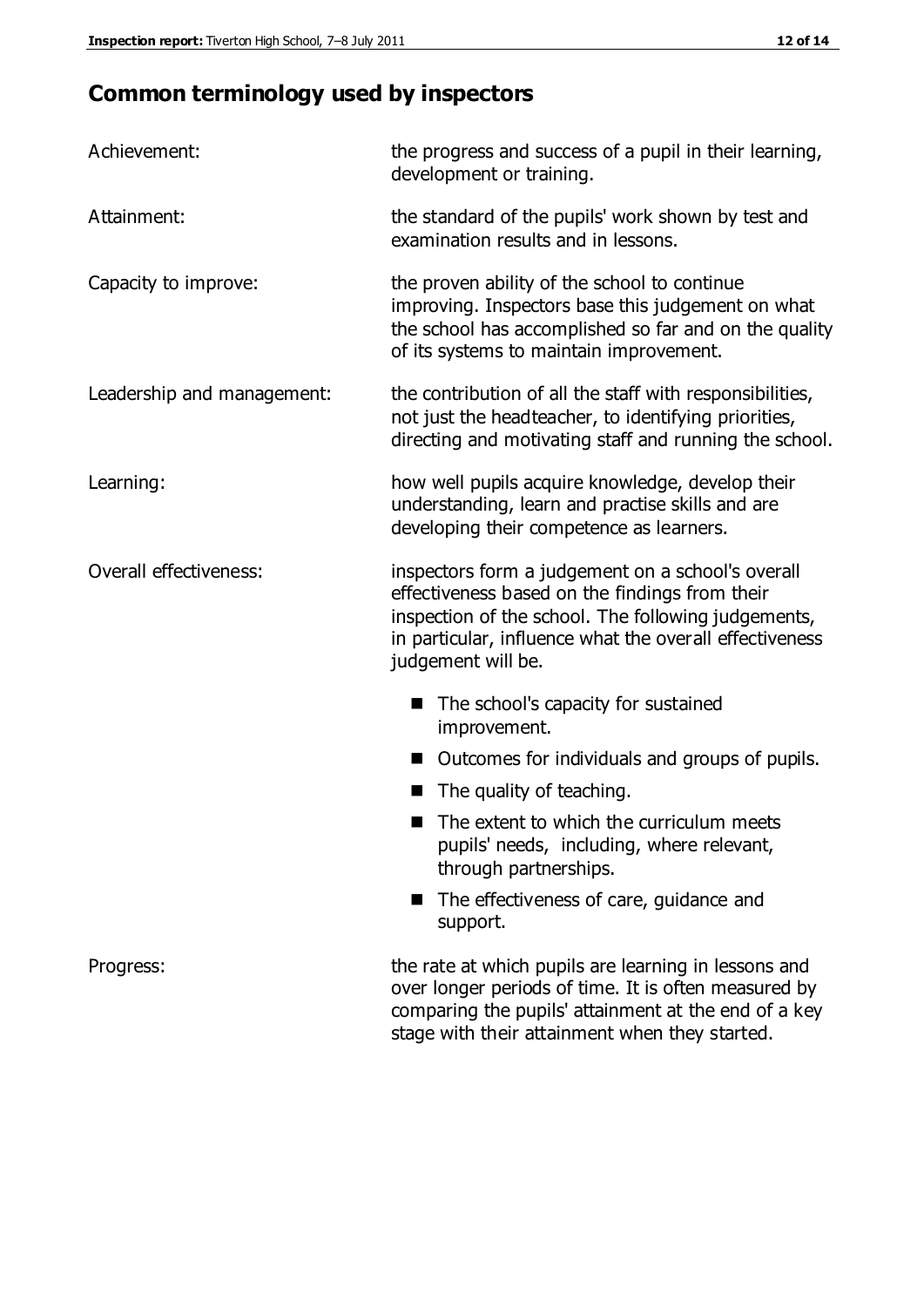#### **This letter is provided for the school, parents and carers to share with their children. It describes Ofsted's main findings from the inspection of their school.**

11 July 2011

#### Dear Students

#### **Inspection of Tiverton High School, Tiverton EX16 6SQ**

Thank you for your help and for taking the time to talk to us during the recent inspection. I am writing to tell you about our findings. We judged the school to be good. It has worked really hard since the last inspection to improve your achievement. Your headteacher leads the school very well, and is ably supported by other staff and the governors. They are all determined that you should have the opportunity to succeed and their work enables you to achieve good outcomes. You told us how much you appreciate the work of your teachers.

You enjoy coming to school, are extremely well cared for, have a good range of curricular opportunities and are well taught. You particularly appreciate the positive benefits that the arts specialism has brought and its impact on your achievement and in helping you to prepare successfully for life beyond school. You like the range of curricular options that are available. You told us you feel safe, and we think your behaviour in and around the school is good. You are polite, friendly and make a good contribution to the life of the school and the wider community.

School leaders and staff are committed to continuing its improvement and are all ambitious to make it even better in the future. We have asked Mr Lovett and his team to concentrate in particular on:

- enabling teachers to share their best ideas across all subjects and learn from each other
- $\blacksquare$  ensuring all teachers provide you with challenging learning activities which engage you more actively in learning and better meet your individual learning needs
- using dialogue and questions in lessons to deepen your understanding, allowing you enough time to develop and explain your ideas, and enabling you to take greater responsibility for your own learning and progress
- **E** ensuring that teachers consistently give you high-quality feedback on your work so that you always know how to improve in each subject.

All of you can certainly help your teachers by responding to their comments and using the feedback that they give, so you improve your learning and the quality of your work.

Yours sincerely

Karl Sampson Her Majesty's Inspector